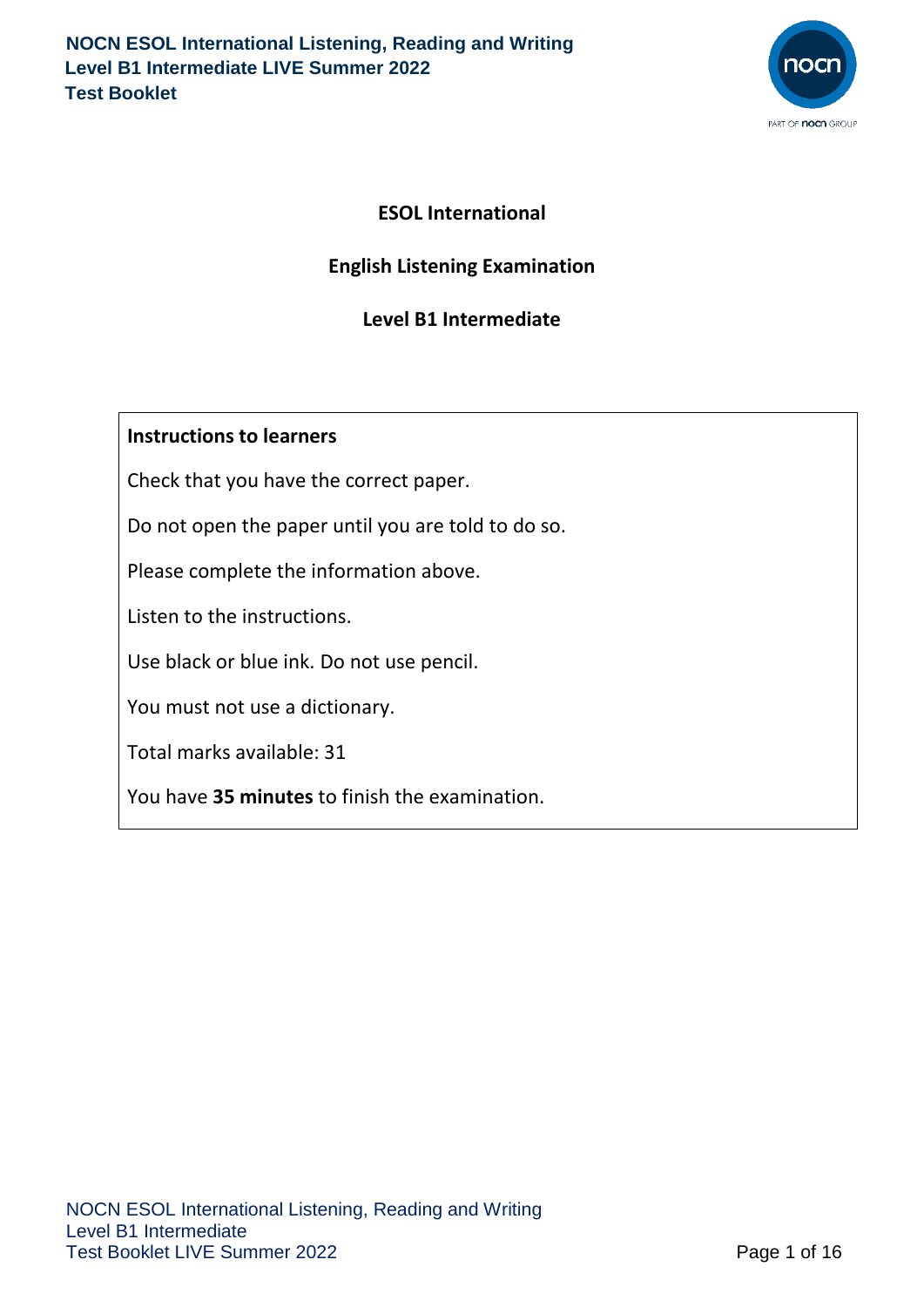

#### **Part 1**

You will hear ten sentences twice. Choose the best answer in each situation.

Now read the answers. You have two minutes to read the answers.

Now listen to the recording and select the best answer.

Mark the answer on the mark sheet.

- 1. a. I am 1 metre 52.
	- b. I am 17.
	- c. I weigh 60 kilos.
- 2. a. It finishes at ten o'clock.
	- b. It is a concert of classical music.
	- c. I think it starts at 7.30.
- 3. a. I live with my parents.
	- b. I am an only child.
	- c. I have three children.
- 4. a. The café is very busy.
	- b. Yes, I would love to go.
	- c. I like coffee and tea.
- 5. a. Every thirty minutes.
	- b. The station is near here.
	- c. The journey takes one hour.
- 6. a. I play video games.
	- b. I go shopping.
	- c. I go to the gym.
- 7. a. The bus leaves soon.
	- b. It's five minutes away.
		- c. It's the number 15 bus.
- 8. a. I like swimming.
	- b. That is a good idea.
	- c. We could go swimming.
- 9. a. The museum sells them. b. Yes, they are very cheap.
	- c. I don't buy souvenirs.
- 10. a. I bought some presents.
	- b. I had a party.
	- c. My birthday is in July.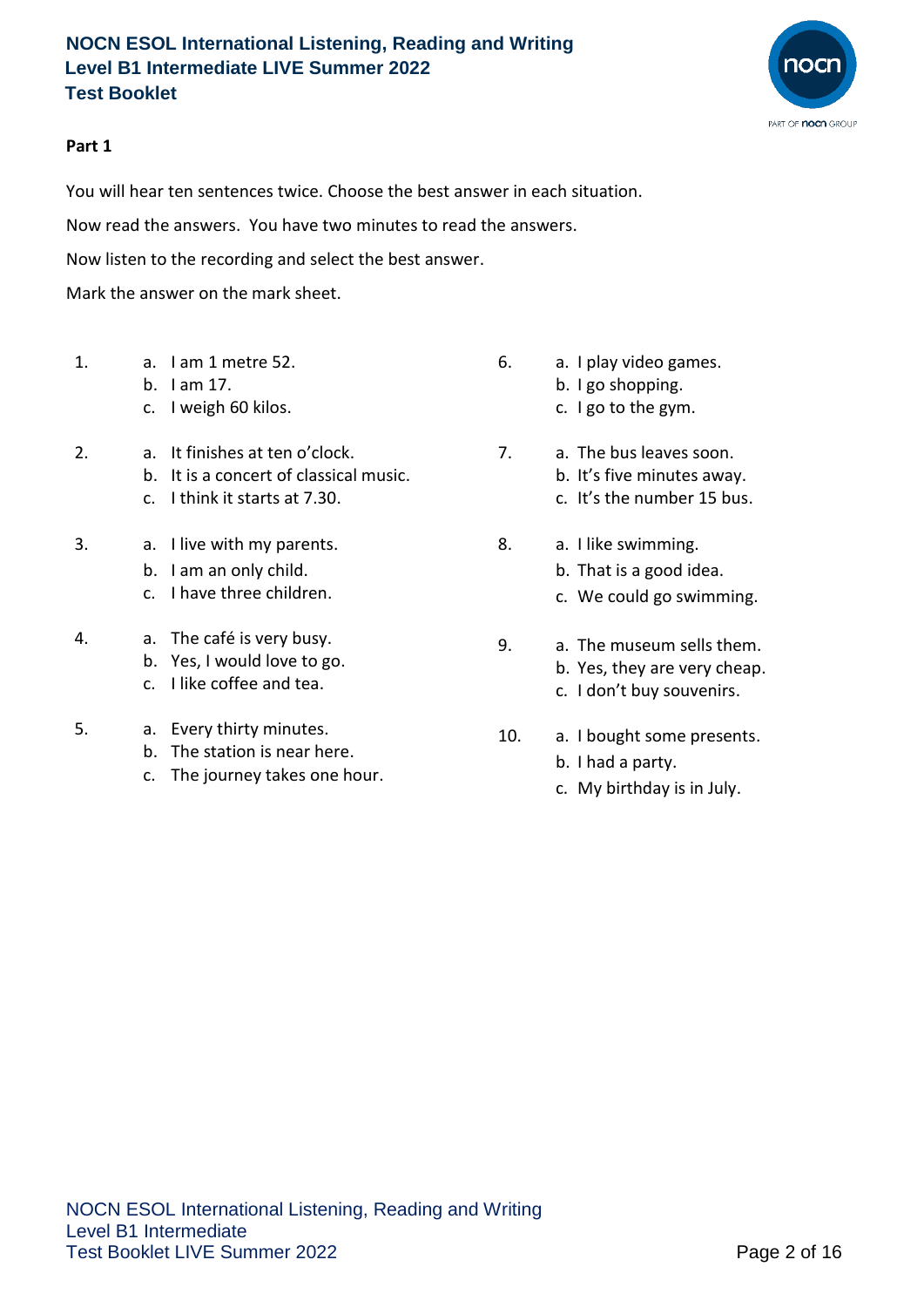

### **Part 2**

You will hear two conversations. You will hear them twice.

You have two minutes to read the questions for both conversations.

Now listen to Conversation 1. Record your answers on the mark sheet.

#### **Conversation 1**

#### 1. **Why must Nadia go to King's Cross station?**

- a. To catch a train to Edinburgh.
- b. To catch a train to London.
- c. To catch a train to Piccadilly.
- 2. **Why should she go to King's Cross by Tube, according to the employee?**
	- a. It is the cheapest way.
	- b. It is the most comfortable way.
	- c. It is the quickest way.

#### 3. **Does she need to change trains?**

- a. Yes, she must change at Piccadilly.
- b. No, the train goes direct to King's Cross.
- c. Yes, she will have to change twice.
- 4. **Why does Nadia pay for her ticket by Visa?**
	- a. She has lost her English money.
	- b. She doesn't have any English money.
	- c. She has forgotten her English money.
- 5. **How should Nadia get to the platforms, according to the employee?**
	- a. She should show her ticket to a guard.
	- b. She should use the lift or the stairs.
	- c. She should put her ticket into the ticket barrier.

Now listen to the conversation again and check your answers.

Now listen to Conversation 2. Record your answers on the mark sheet.

### **Conversation 2**

- 1. **What kind of pizza does the customer order?**
	- a. A half-and-half pizza.
	- b. A small pizza.
	- c. A garlic bread pizza.
- 2. **What does the customer want on his pizza?**
	- a. Extra ham.
	- b. Extra cheese.
	- c. Extra tomato.
- 3. **How much does the customer's order cost?**
	- a. £15.50.
	- b. £15.
	- c. £5.50.

### 4. **Which is the correct spelling of the customer's name?**

- a. Tompson.
- b. Thomson.
- c. Thompson.
- 5. **Which is the correct house number for the customer?**
	- a. 65.
	- b. 69.
	- c. 75.

Now listen to the conversation again and check your answers.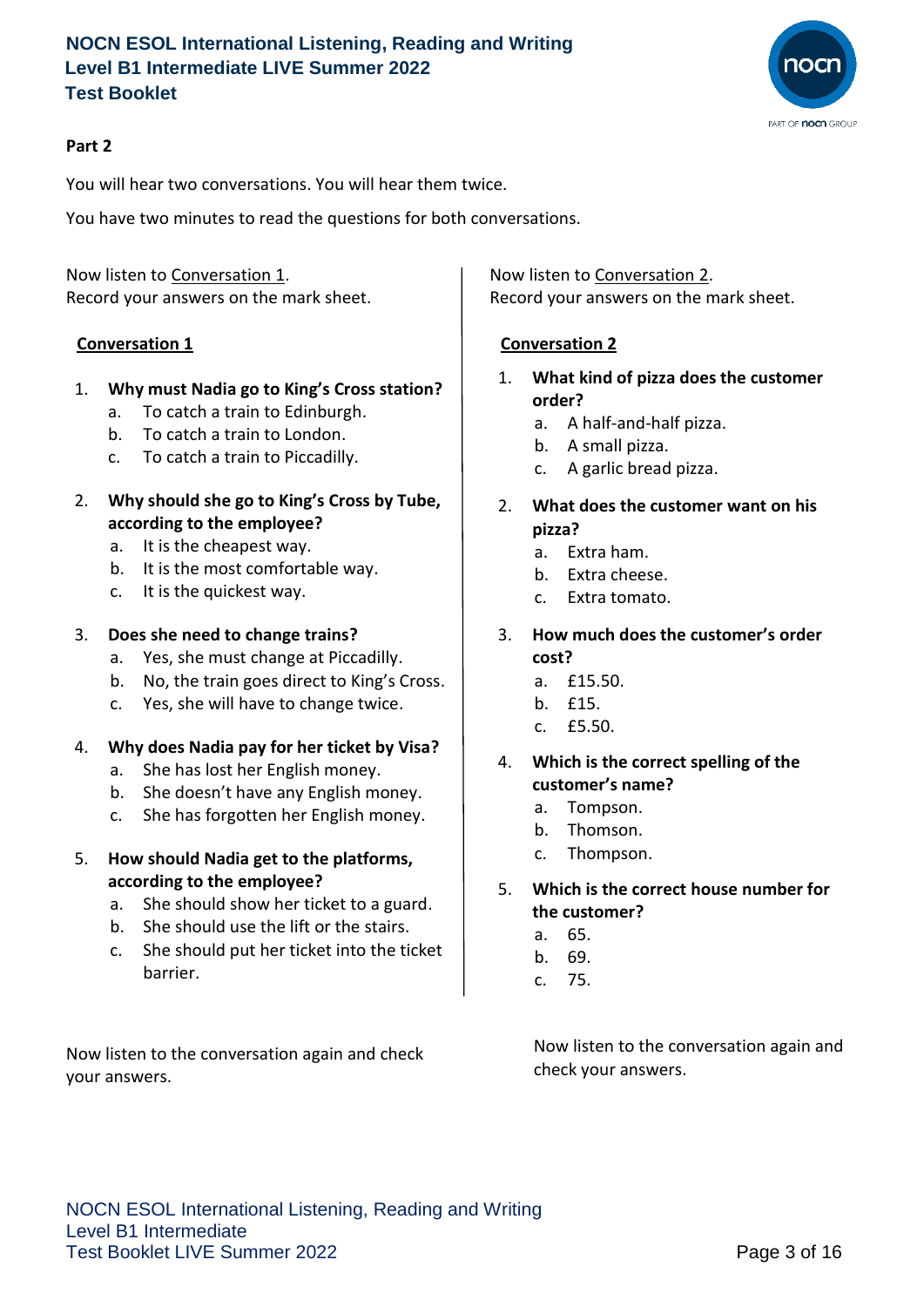### **Part 3**

You will hear two broadcasts. You will hear them twice.

You have two minutes to read the questions for both broadcasts.

Now listen to Broadcast 1. Record your answers on the mark sheet.

#### **Broadcast 1**

- 1. **What sort of broadcast is this?**
	- a. It is a history programme.
	- b. It is a cookery programme.
	- c. It is a book programme.
- 2. **What do we learn about the way the Romans liked to eat?**
	- a. They ate lying down on cushions.
	- b. They sat on chairs at a table.
	- c. They ate standing up at a table.
- 3. **Why is the book "Apicus" mentioned in the broadcast?**
	- a. It is a book about Roman history.
	- b. It is a book of Roman poetry.
	- c. It is a book of Roman recipes.
- 4. **What kind of food is "Iscia Omentata"?**
	- a. It is a kind of burger.
	- b. It is a kind of salad.
	- c. It is a kind of soup.
- 5. **What will you find on the programme's web page?**
	- a. A shopping list.
	- b. A list of ingredients.
	- c. A list of famous Romans.
- 6. **According to the broadcast, how should you cook the burgers?**
	- a. Put them in the oven for 15 minutes.
	- b. Grill them for 10 minutes on each side.
	- c. Fry them for 5 minutes on each side.

Listen to the broadcast again and check your answers.

Now listen to Broadcast 2. Record your answers on the mark sheet.

### **Broadcast 2**

- 1. **Who is this voicemail from?**
	- a. Caroline Costa.
	- b. Laura Brown.
	- c. The Air Ambulance service.
- 2. **When will the charity walk take place?**
	- a. On 5<sup>th</sup> September.
	- b. On 15<sup>th</sup> September.
	- c. On 25<sup>th</sup> September.

### 3. **What will the money raised be used for?**

- a. To pay the volunteers.
- b. To buy presents for the patients.
- c. To buy equipment for the Air Ambulance.
- 4. **What are the last three digits of the telephone number?**
	- a. 009.
	- b. 005.
	- c. 025.
- 5. **Which is the correct version of the website mentioned?**
	- a. www.JVC.org.
	- b. www.GVC.org.
	- c. www.GBC.org.

Listen to the broadcast again and check your answers.

# **End of Examination for B1 Intermediate Listening.**

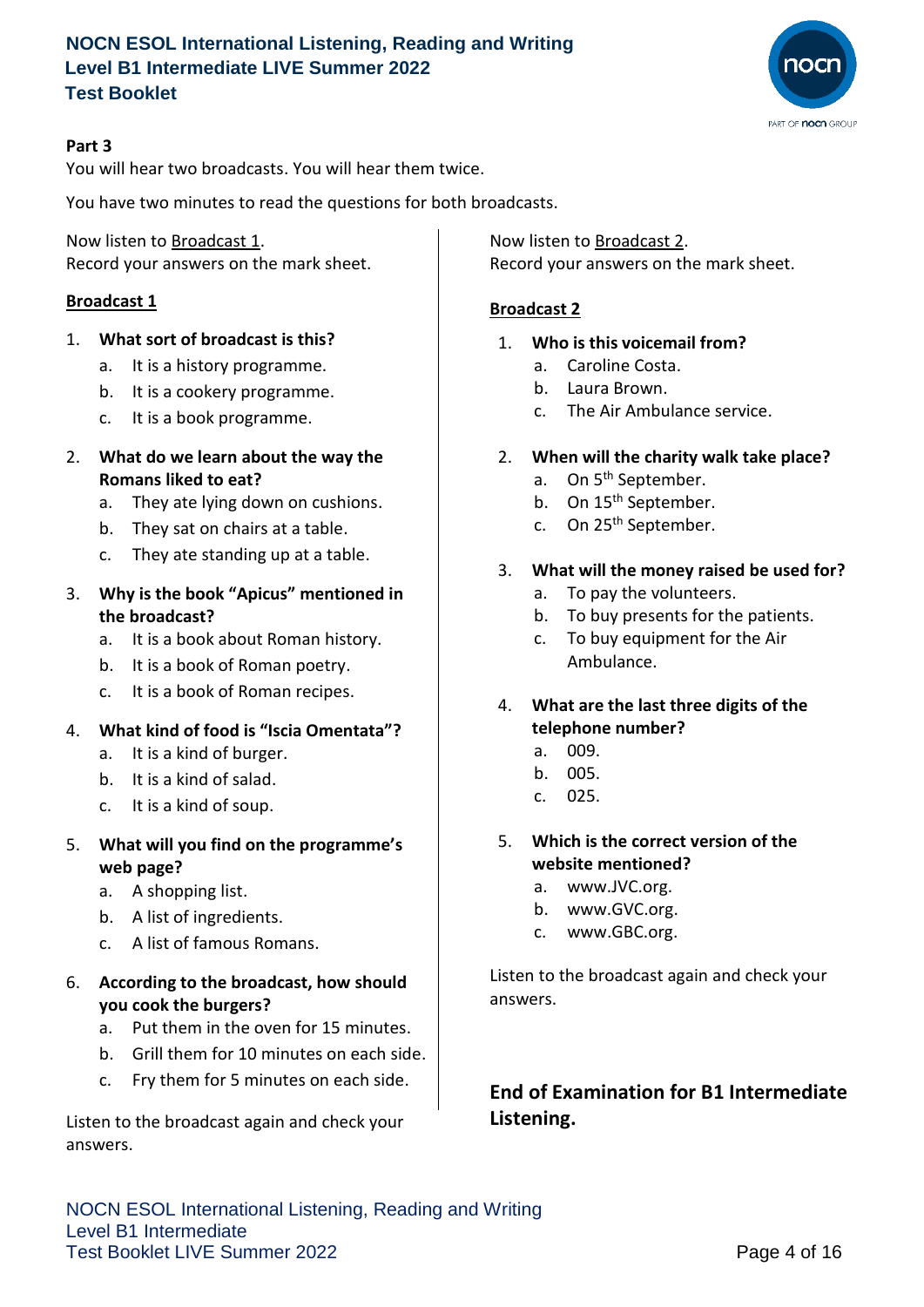

# **ESOL International**

## **English Reading Examination**

## **Level B1 Intermediate**

### **Instructions to learners**

Check that you have the correct paper.

Please complete the information above.

Use black or blue ink. Do not use a pencil.

You may NOT use a dictionary.

There are 31 questions in this examination.

You must attempt all the questions.

Record your answers on the mark sheet.

Total marks available: **31**

You have **60 minutes** to finish the examination.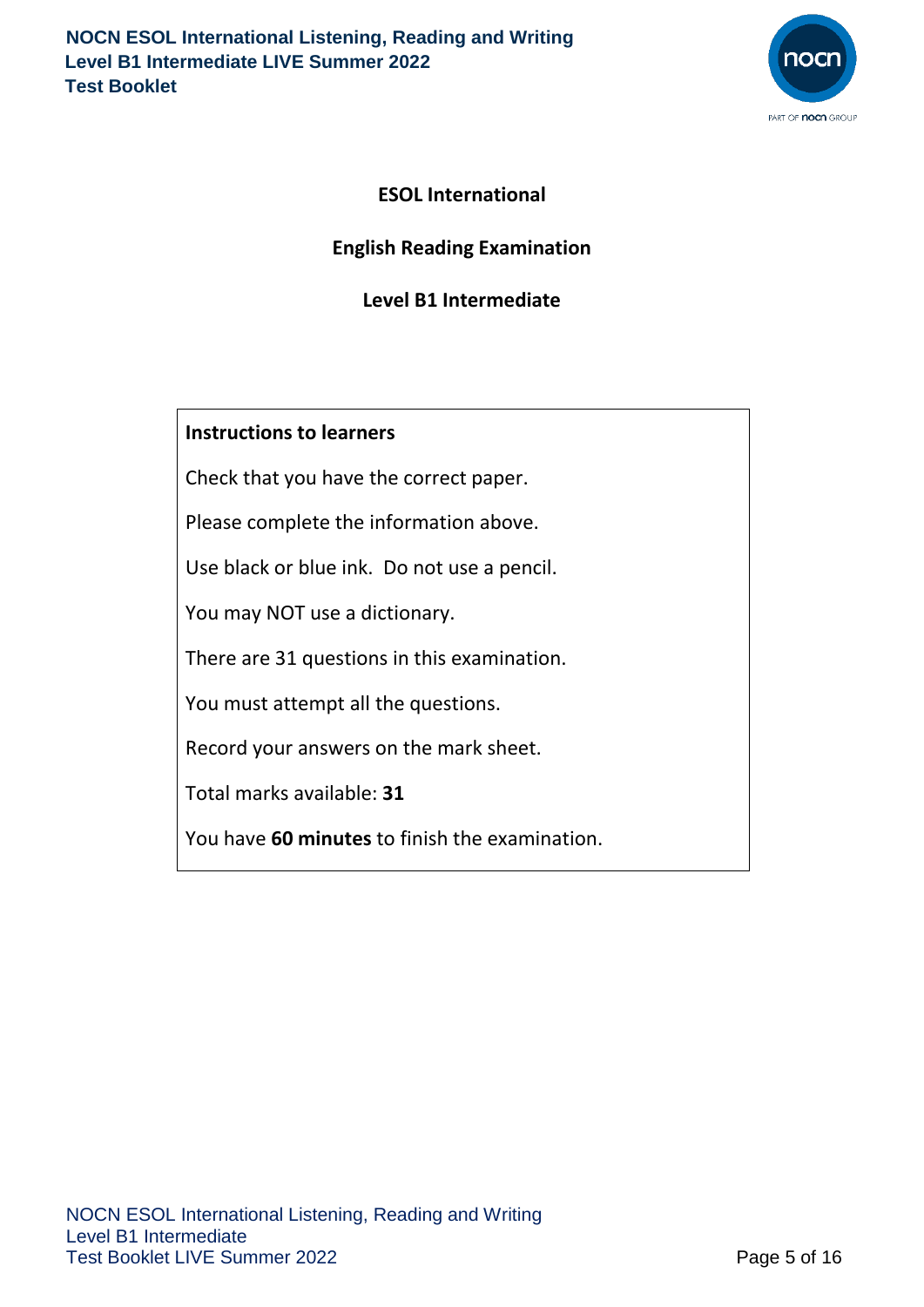

### **Text 1**

## **Read the text. Answer the questions on your mark sheet.**

#### **Football News** 1

One of the world's most famous footballers, Cristiano Ronaldo, is returning to his  $\frac{3}{3}$ former club, Manchester United. Some football journalists have described this 4 transfer as the most exciting in resent British football history, particularly as  $\vert$  5 no-one expected it to happen. **Example 1** 6

Ronaldo agreed to the transfer from his current club, Juventus in Italy, to  $\vert$  8 Manchester United last week. Manchester United football club will have to pay the  $\vert$  9 Italian club a basic fee of £12.8 million for Ronaldo. The footballer has signed a  $10$ two-year contract with Manchester United and could  $\overline{2}$  £480, 000 a week even 11 though he will have 38 years old by the time his contract ends in 2023.  $|12$ 

The manager of Manchester United, Ole Gunnar Solskjaer, who is himself a former  $\parallel$ Manchester United player, said that Ronaldo was a legend of the club and the greatest player of all time. He has good memories of playing football with Ronaldo  $\parallel$ and later coaching him. 17

The other United players were delighted to learn the news of the transfer,  $\vert$ especially as they had feared at first that Ronaldo might go to their biggest rivals,  $\vert$ Manchester City. But Ronaldo was determined to come back to United and said he  $\parallel$ would like his children to be educated in England. 22

The paperwork for the transfer will be completed in the next few days Ronaldo  $\vert$  24 will then have a medical examination in Portugal where he is at the moment for  $\vert$  25 the World Cup qualifying matches. 26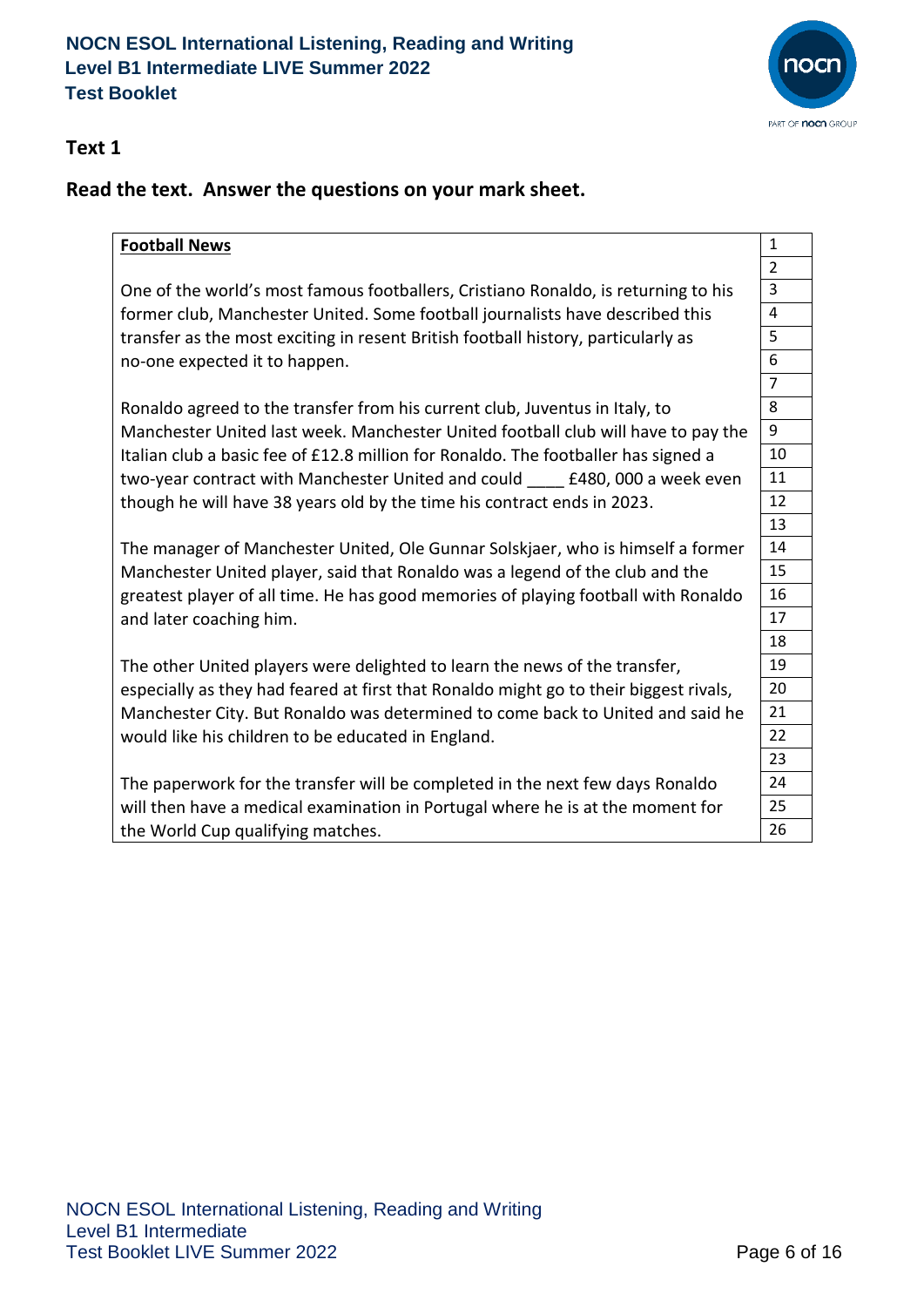

## 1. **According to the text, what is Ronaldo going to do?**

- a. Transfer to Manchester United.
- b. Transfer to Manchester City.
- c. Transfer to Juventus football club.

### 2. **How long will Ronaldo's new contract last?**

- a. Two weeks.
- b. Two months.
- c. Two years.

### 3. **How much will Ronaldo's transfer cost?**

- a. The cost is not mentioned.
- b. £12.8 million.
- c. £480,000.
- 4. **What does Ole Gunnar Solskjaer think of Ronaldo?**
	- a. That he has a good memory.
	- b. That he could become a football coach.
	- c. That he is the greatest footballer.
- 5. **Why is Ronaldo in Portugal at the moment, according to the text?**
	- a. He is playing football.
	- b. He is on holiday.
	- c. He is in hospital.

### 6. **A word has been omitted from line 11. The word should be:**

- a. Lose.
- b. Earn.
- c. Win.
- 7. **There is a spelling mistake on:**
	- a. Line 5.
	- b. Line 10.
	- c. Line 20.

### 8. **There is a grammar mistake on:**

- a. Line 3.
- b. Line 12.
- c. Line 16.

## 9. **The word 'delighted' on line 19 means the same as:**

- a. Very worried.
- b. Very angry.
- c. Very happy.

### 10. **There is a punctuation mistake on:**

- a. Line 8.
- b. Line 19.
- c. Line 24.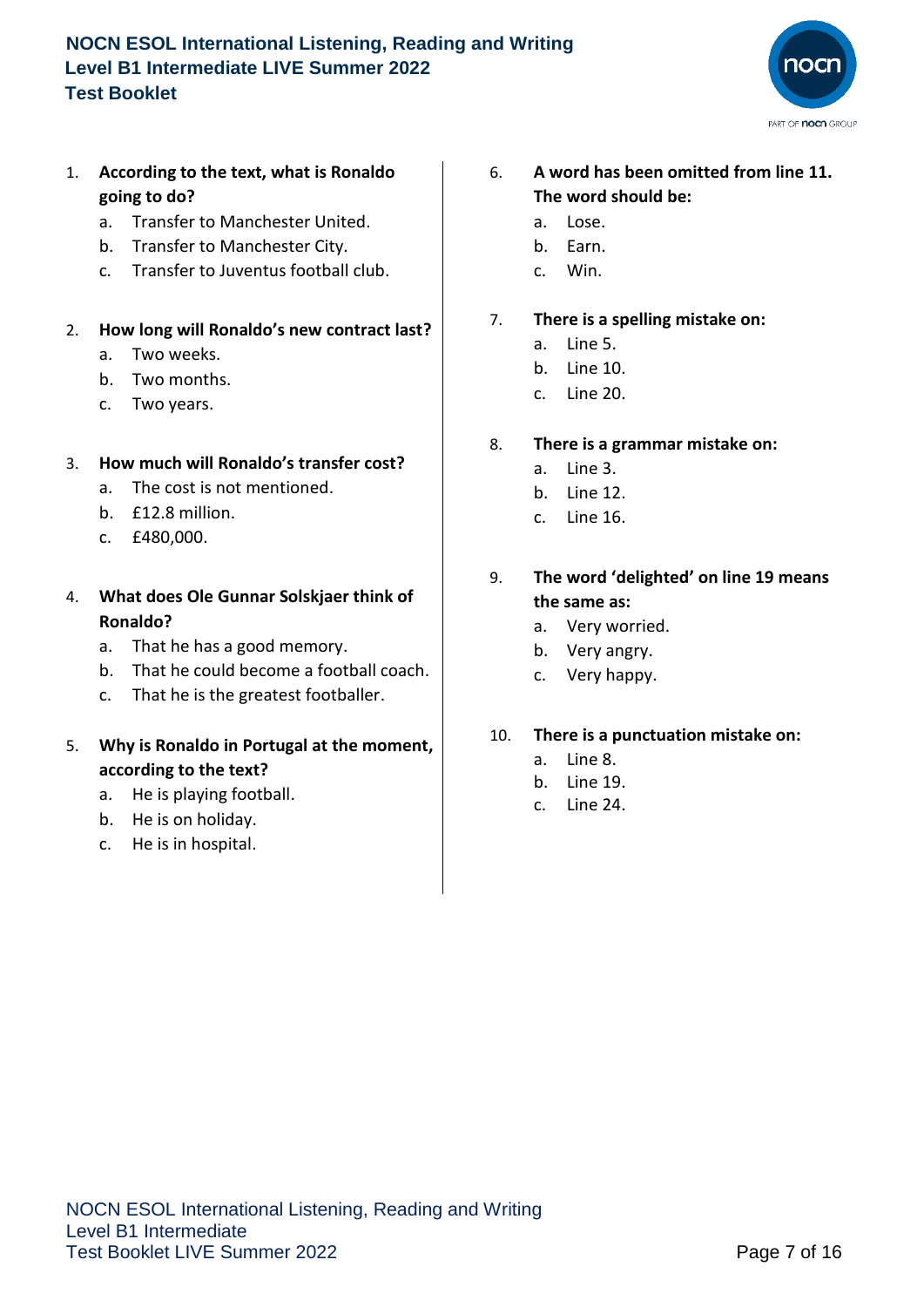

## **Text 2**

# **Read the text. Answer the questions on your mark sheet.**

### **An Unusual Summer**

This year Scotland has experienced one of the hottest summers on record. One 3 place that has benefitted from this is Tyndrum in the Scottish Highlands. In fact, 4 there have been so many tourists visiting the small town, all wanting to buy 5 ice-cream, that the local shops have had trouble keeping up with demand? 6

This little town, which lies between Loch Lomond and the Trossachs National 8 Park, is a popular destination for tourists and walkers. Tyndrum is situated in the 9 middle of the West Highland Way which is a long-distance walk from Glasgow to 10 Fort William. There is many other attractions in the area so the town usually has many visitors at this time of year. \_\_\_\_\_, even for Tyndrum, this year has been a bit different and not just because more people have chosen to take their holidays in the UK rather than abroad.

This summer Tyndrum has had its very own heatwave, with temperatures 16 reaching a high of just over 27 degrees Celsius. In fact, the highest temperatures in the UK were recorded in Tyndrum last week on Wenesday and Thursday. The unusually high temperatures have encouraged people to find ways to keep cool. 19

Local shopkeepers have been very busy supplying the visitors with ice-cream, ice cubes, water and juice as well as supplies for barbeques. Sometimes the demand 22 for ice-cream has been so great that shops soon sold out. Many of the visitors have been enjoying sitting outside, eating and drinking in the warm sunshine.

| $\frac{1}{2}$ $\frac{2}{3}$ $\frac{4}{4}$ $\frac{5}{5}$ $\frac{6}{7}$ $\frac{7}{8}$ $\frac{9}{9}$ $\frac{10}{11}$ $\frac{11}{12}$ $\frac{13}{14}$ $\frac{15}{15}$ $\frac{16}{17}$ $\frac{17}{18}$ $\frac{19}{19}$ $\frac{20}{12}$ $\frac{21}{24}$ |  |
|---------------------------------------------------------------------------------------------------------------------------------------------------------------------------------------------------------------------------------------------------|--|
|                                                                                                                                                                                                                                                   |  |
|                                                                                                                                                                                                                                                   |  |
|                                                                                                                                                                                                                                                   |  |
|                                                                                                                                                                                                                                                   |  |
|                                                                                                                                                                                                                                                   |  |
|                                                                                                                                                                                                                                                   |  |
|                                                                                                                                                                                                                                                   |  |
|                                                                                                                                                                                                                                                   |  |
|                                                                                                                                                                                                                                                   |  |
|                                                                                                                                                                                                                                                   |  |
|                                                                                                                                                                                                                                                   |  |
|                                                                                                                                                                                                                                                   |  |
|                                                                                                                                                                                                                                                   |  |
|                                                                                                                                                                                                                                                   |  |
|                                                                                                                                                                                                                                                   |  |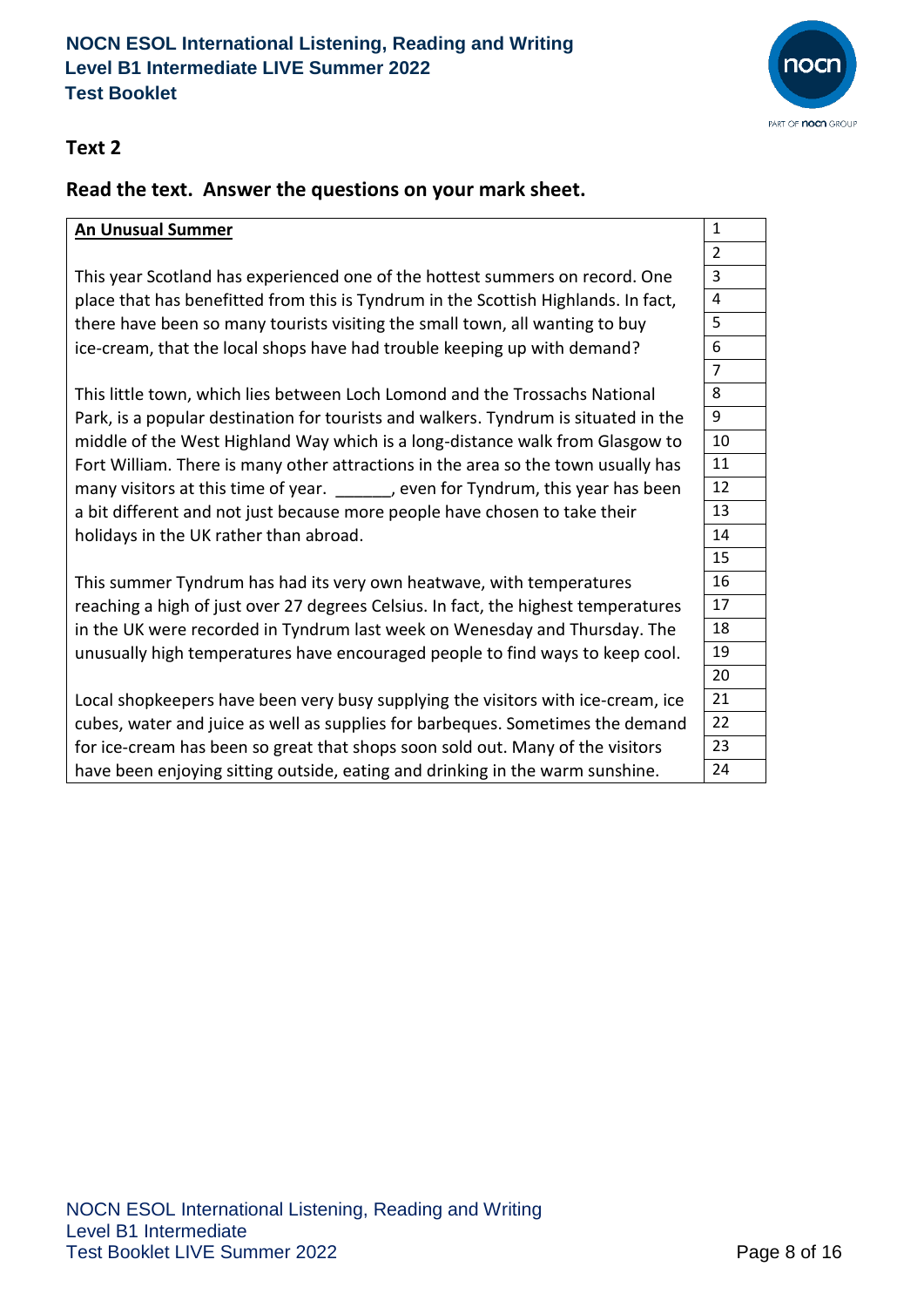

## 11. **What does the article tell you about Scotland this year?**

- a. It has had a hot summer.
- b. It has been unusually cold.
- c. It has had a lot of rain.
- 12. **Where is the town of Tyndrum, according to the text?**
	- a. It is in the city of Glasgow.
	- b. It is in the Highlands of Scotland.
	- c. It is near the coast of Scotland.
- 13. **What is the West Highland Way, according to the text?**
	- a. It is a street in Tyndrum.
	- b. It is a mountain range.
	- c. It is a long-distance walk.

#### 14. **What is special about Tyndrum?**

- a. It is popular with shoppers.
- b. It is popular with children.
- c. It is popular with tourists.

### 15. **How did people try to keep cool, according to the text?**

- a. They sat outside in the sun.
- b. They bought a lot of ice-cream.
- c. They cooked food on a barbecue.

#### 16. **Which line has a grammatical error?**

- a. Line 11.
- b. Line 13.
- c. Line 17.
- 17. **Which is the best word to fill the gap on line 12?**
	- a. Although.
	- b. Despite.
	- c. However.

#### 18. **Which line has a spelling error?**

- a. Line 11.
- b. Line 18.
- c. Line 22.

#### 19. **There is a punctuation error on:**

- a. Line 6.
- b. Line 16.
- c. Line 21.

### 20. **On line 14, the word 'abroad' means the same as:**

- a. At home.
- b. By the sea.
- c. In another country.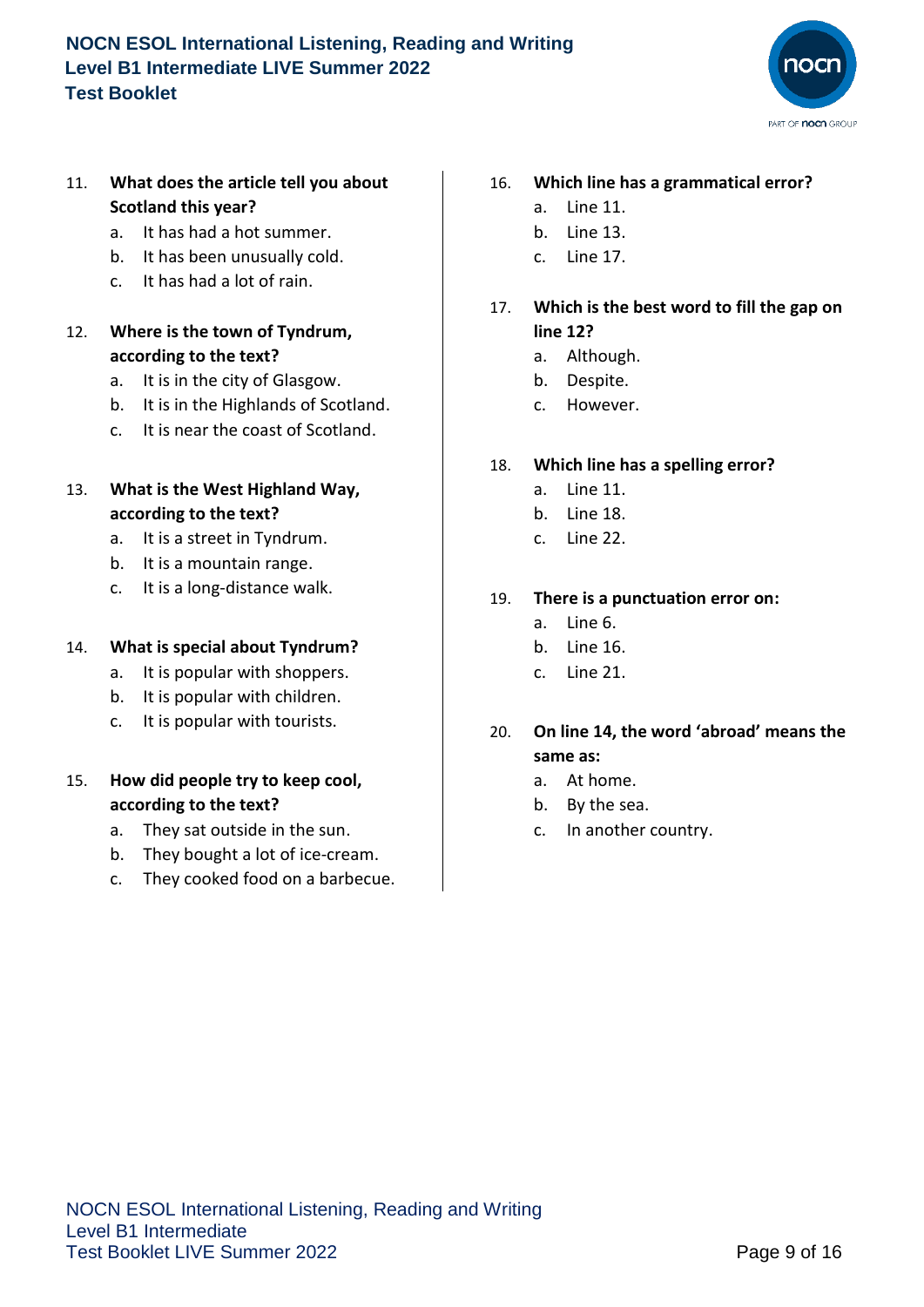

# **Text 3**

# **Read the text. Answer the questions on your mark sheet.**

### **Housesteads Roman Fort**

Housesteads Roman Fort is the best example of a Roman fort in Britain. It lies about half way along Hadrian's Wall. This wall was built by the Roman Emperor Hadrian nearly 2000 years ago in the north of England as a defence against invaders.

Hadrian's Wall is eighty Roman miles long. The wall stretches from the east to the west of the northern part of England, not too many miles south of Scotland. Fifteen thousand men helped to build the wall, which took about six years to complete.

Housesteads was one of fifteen forts along Hadrian's Wall. The original Latin name for Housesteads was Vercovicum. The fort included barracks where the soldiers lived, trained and slept, granaries for the food, a hospital and communal toilets, all of which still exist today.

Eight hundred Roman soldiers were based at Housesteads. They were governed by a commanding officer called the prefect who had his own house at the fort. This large house was built around a central courtyard and all the rooms were beautifully decorated and furnished. The dining room even had underfloor heating.

### 21. **Where is Housesteads Roman Fort**?

- a. It is in southern Scotland.
- b. It is in northern England.
- c. It is in central Romania.
- 22. **How long did it take to build Hadrian's Wall, according to the text?**
	- a. Six years.
	- b. Sixteen years.
	- c. Eighty years.
- 23. **How many forts were built on the Wall?**
	- a. Five.
	- b. Fifteen.
	- c. Fifty.

## 24. **Who was in charge of the soldiers at Housesteads?**

- a. The Emperor Hadrian.
- b. Vercovicum.
- c. The prefect.
- 25. **Where could you find underfloor heating in the large house at Housesteads?**
	- a. In the courtyard.
	- b. In all the rooms.
	- c. In the dining room.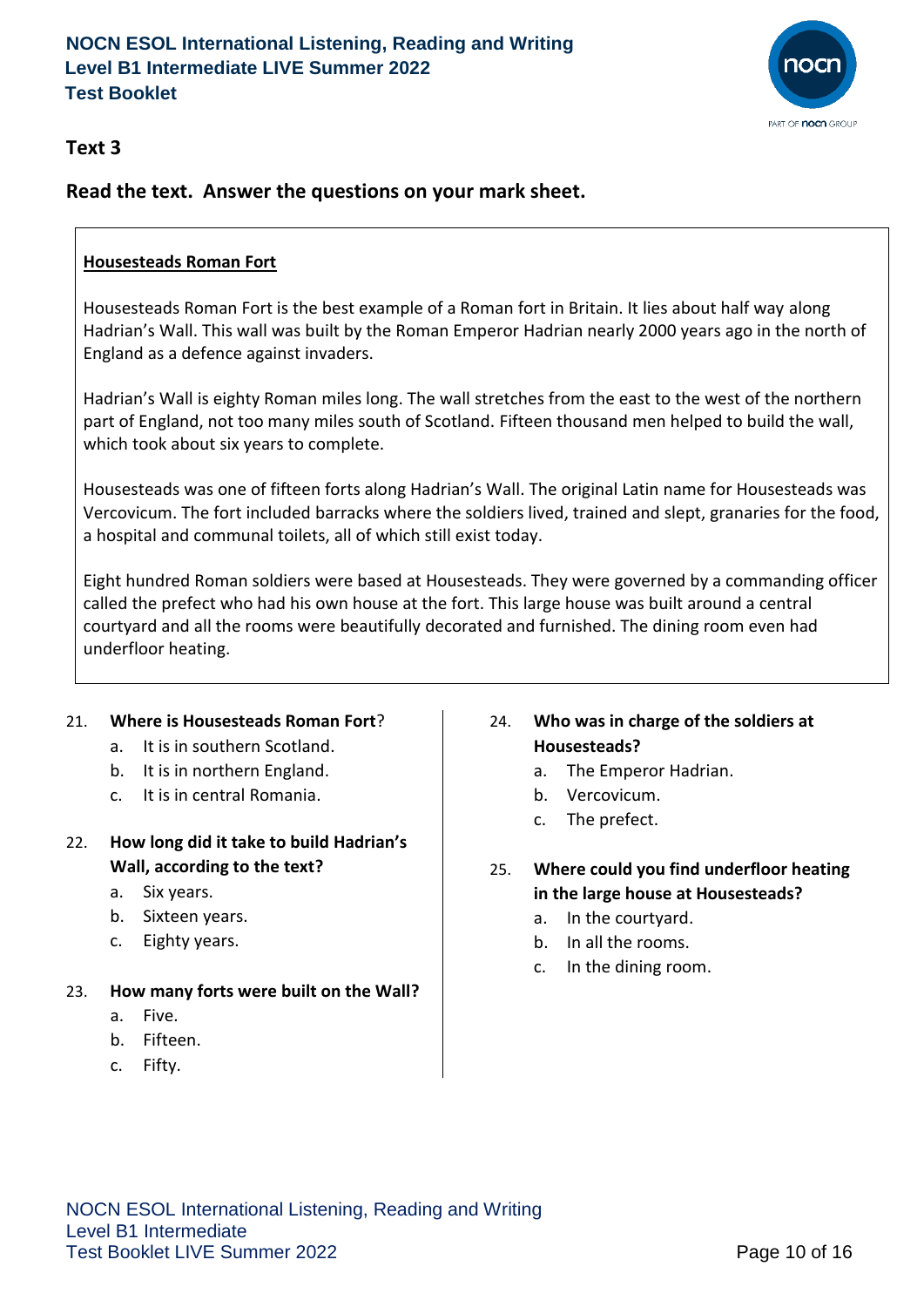

## **Text 4**

## **Read the text. Answer the questions on your mark sheet.**

#### **Tips for Healthy Eating**

#### Eat starchy foods

Starchy foods include potatoes, pasta, rice and bread. We should choose wholegrain varieties if possible because they contain more fibre, which helps with digestion.

#### Eat lots of fruit and vegetables

It is recommended that we eat at least five portions of different fruit and vegetables a day. They are full of vitamins, minerals and fibre which help to keep us healthy. Eating five-a-day is easier than it sounds. Even a glass of unsweetened fruit juice counts as one portion.

### Eat more fish

Fish is a good source of protein. We should try to eat more oily fish such as salmon, tuna and sardines which contain omega-3 fats. These are especially good for our heart health.

### Eat less salt

This is often found in large quantities in snacks and junk food. We should not add extra salt to our meals. The average person needs no more than a teaspoon of salt a day, according to new research.

#### Don't get thirsty

We should drink about 1.2 litres of fluid a day to stop us getting dehydrated. Water is the best liquid to drink but tea, milk and fresh fruit juice are also good.

## 26. **What is an advantage of eating wholegrains, according to the text?**

- a. They are good for digestion.
- b. They are more varied.
- c. They are tastier than potatoes.
- 27. **How many portions of fruit and vegetables should we eat a day, according to the text?**
	- a. As many as we like.
	- b. No more than five.
	- c. Five or more.

### 28. **The word 'unsweetened' means:**

- a. No sugar has been added.
- b. It does not taste very good.
- c. It has no added salt.

# 29. **Why are salmon, tuna and sardines mentioned in the text?**

- a. They are not good for you.
- b. They are examples of oily fish.
- c. They are good sources of fibre.
- 30. **New research suggest we need to:**
	- a. Eat more salt.
	- b. Eat a limited amount of salt.
	- c. Eat salt only with our meals.
- 31. **Which is the best definition of 'thirsty' in the last sub-title?** 
	- a. Feeling hungry.
	- b. Feeling too hot.
	- c. Needing a drink.

NOCN ESOL International Listening, Reading and Writing Level B1 Intermediate Test Booklet LIVE Summer 2022Page 11 of 16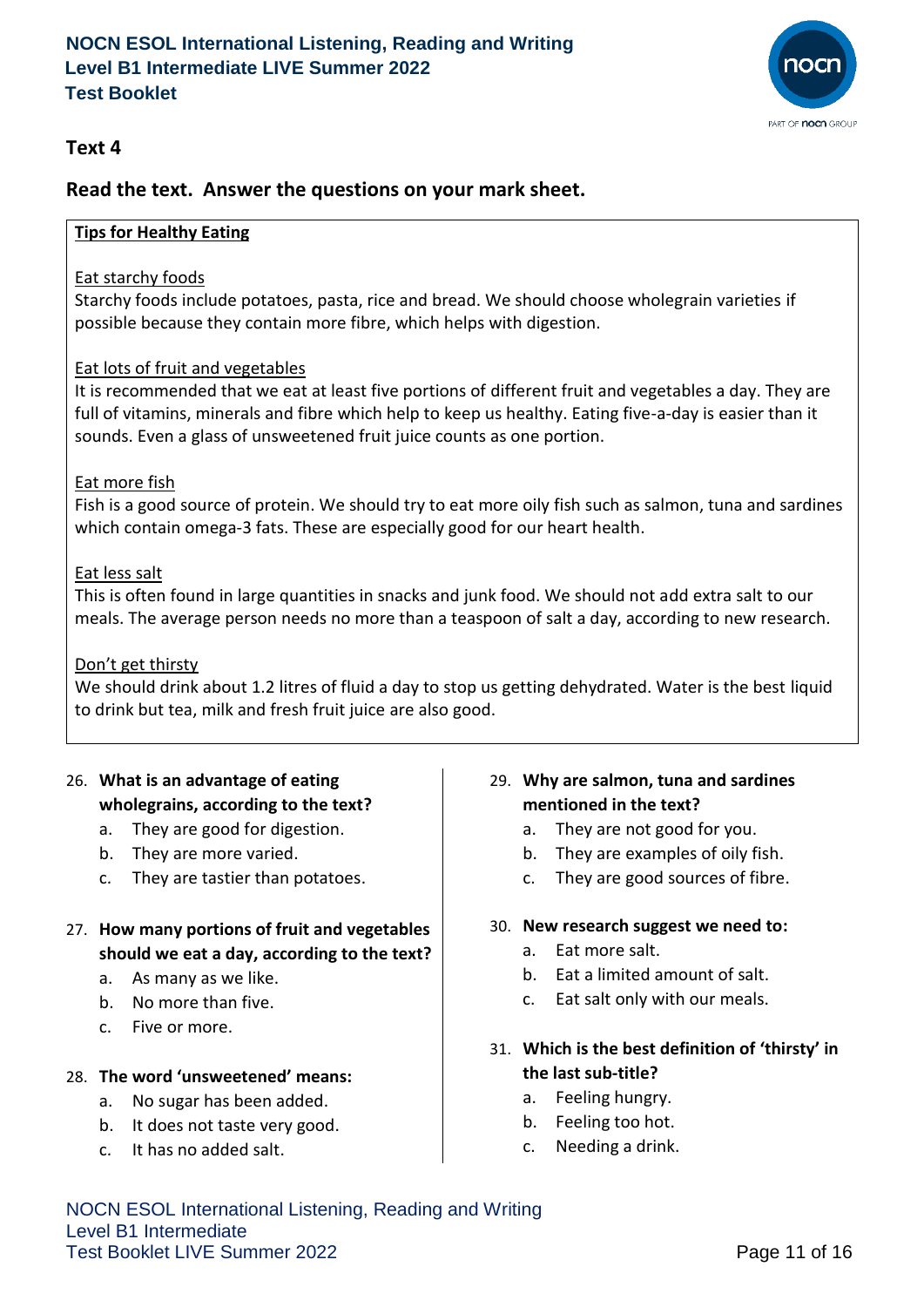

**Page left intentionally blank.**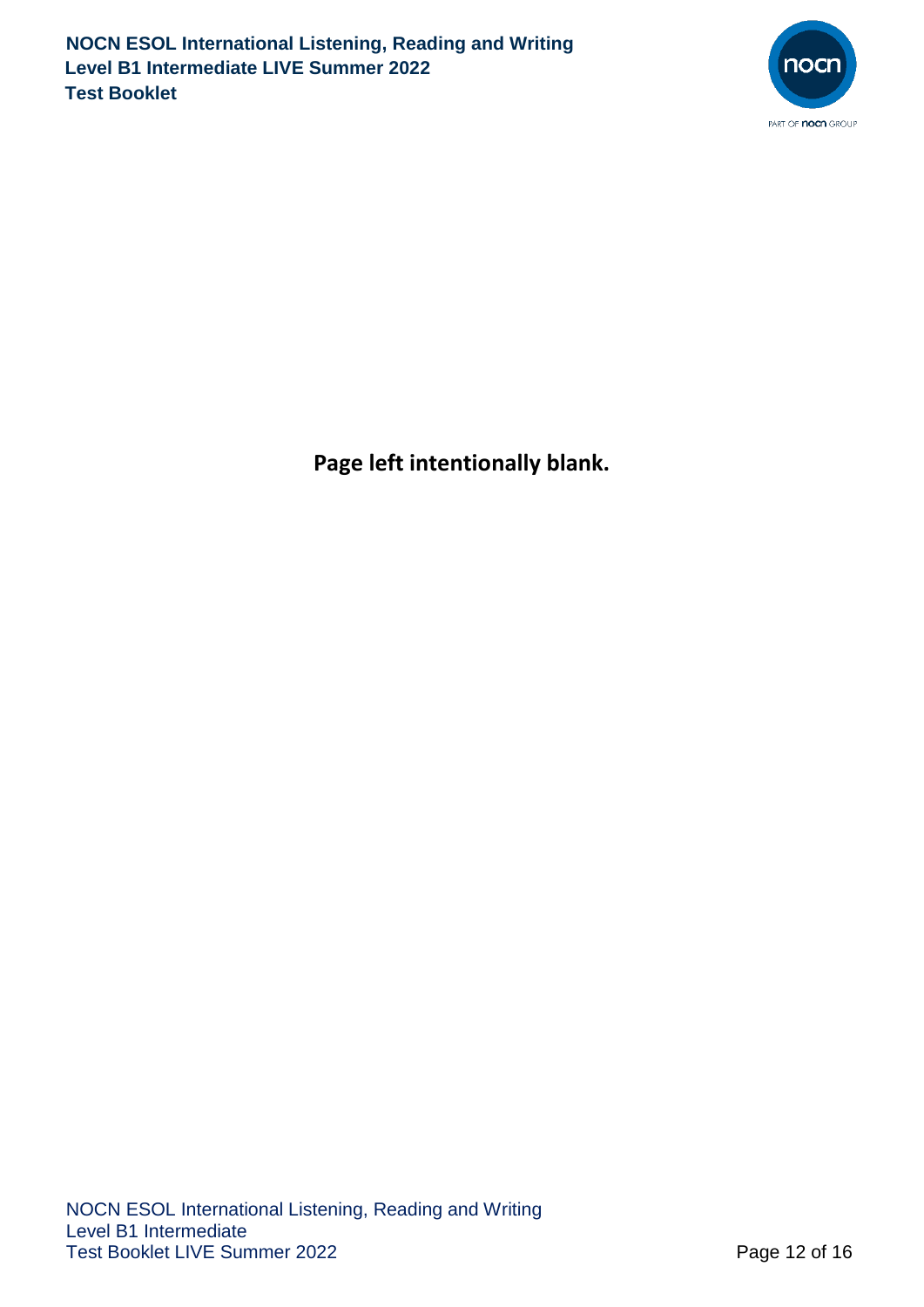

## **ESOL International**

### **English Writing Examination**

### **Level B1 Intermediate**

| <b>Instructions to learners</b>                                                 |  | <b>NOCN</b> use only |  |
|---------------------------------------------------------------------------------|--|----------------------|--|
|                                                                                 |  | <b>Mark</b>          |  |
| Check that you have the correct paper.                                          |  |                      |  |
| Please complete the information above.                                          |  |                      |  |
| You must write a minimum of 75 - 100 for Task 1 and 100 - 125 words for Task 2. |  |                      |  |
| Use black or blue ink. Do not use a pencil.                                     |  |                      |  |
| You may NOT use a dictionary.                                                   |  |                      |  |
| There are two tasks. You must attempt both tasks.                               |  |                      |  |
| Formal writing Task 1, you must complete either Option 1 OR Option 2.           |  |                      |  |
| Informal writing Task 2, you must complete the set task.                        |  |                      |  |
| Total marks available: 24                                                       |  |                      |  |
| Allow time to check your work before the end of the examination.                |  |                      |  |
| You can ask for more writing paper if required.                                 |  |                      |  |
| You have 60 minutes to finish the examination.                                  |  |                      |  |
|                                                                                 |  |                      |  |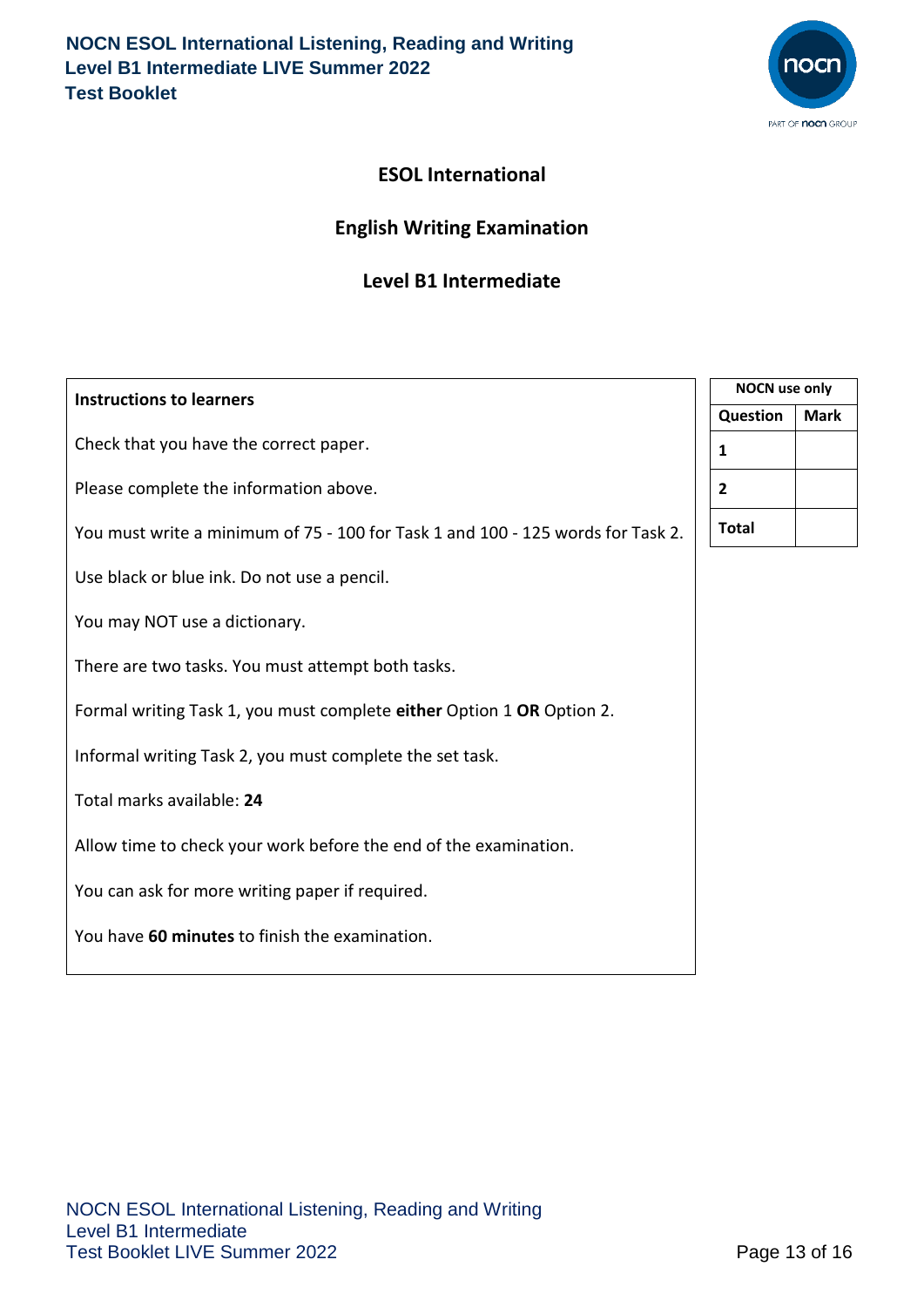

# **Option 1 Formal Writing Task 1** – Allow 30 minutes for this task.

Write an email to all the staff at the office where you work. You are organising a party for a colleague who is leaving to start a new job and you want to invite all the staff to come to the party. You could write about:

- your reasons for writing the email
- when and where the party will take place
- the sort of entertainment, music and food there will be at the party
- how you would like all staff to give you some money to buy a present for the person leaving.

### **OR**

## **Option 2 Formal Writing Task 1** – Allow 30 minutes for this task.

Write a letter of complaint to your local council. You have learned that the council is planning to close the local library to save money. You write to say why you think this is a bad idea, and to suggest what the council should do instead.

You could write about:

- the reason why you are writing
- why you think closing the library is a bad idea
- the benefits of the library to the local community
- how the council could save money, such as by reducing the opening hours of the library.

#### Write 75 - 100 words. (12 Marks)

# **Informal Writing Task 2** – Allow 30 minutes for this task.

Write an email to your cousin, who you have not seen for a long time, inviting them to come and stay with you next weekend.

You could write about:

- why you are inviting your cousin to stay with you
- where you could go together
- your ideas about what you could do together
- why you think it will be a great weekend.

#### Write 100-125 words. (12 Marks)

### **You will be assessed on:**

- 
- **content use of appropriate tenses word order legibility of writing**
	-
- **use of conjunctions, adjectives and vocabulary** 
	- **End of Examination for Writing – Level B1**

NOCN ESOL International Listening, Reading and Writing Level B1 Intermediate Test Booklet LIVE Summer 2022Page 14 of 16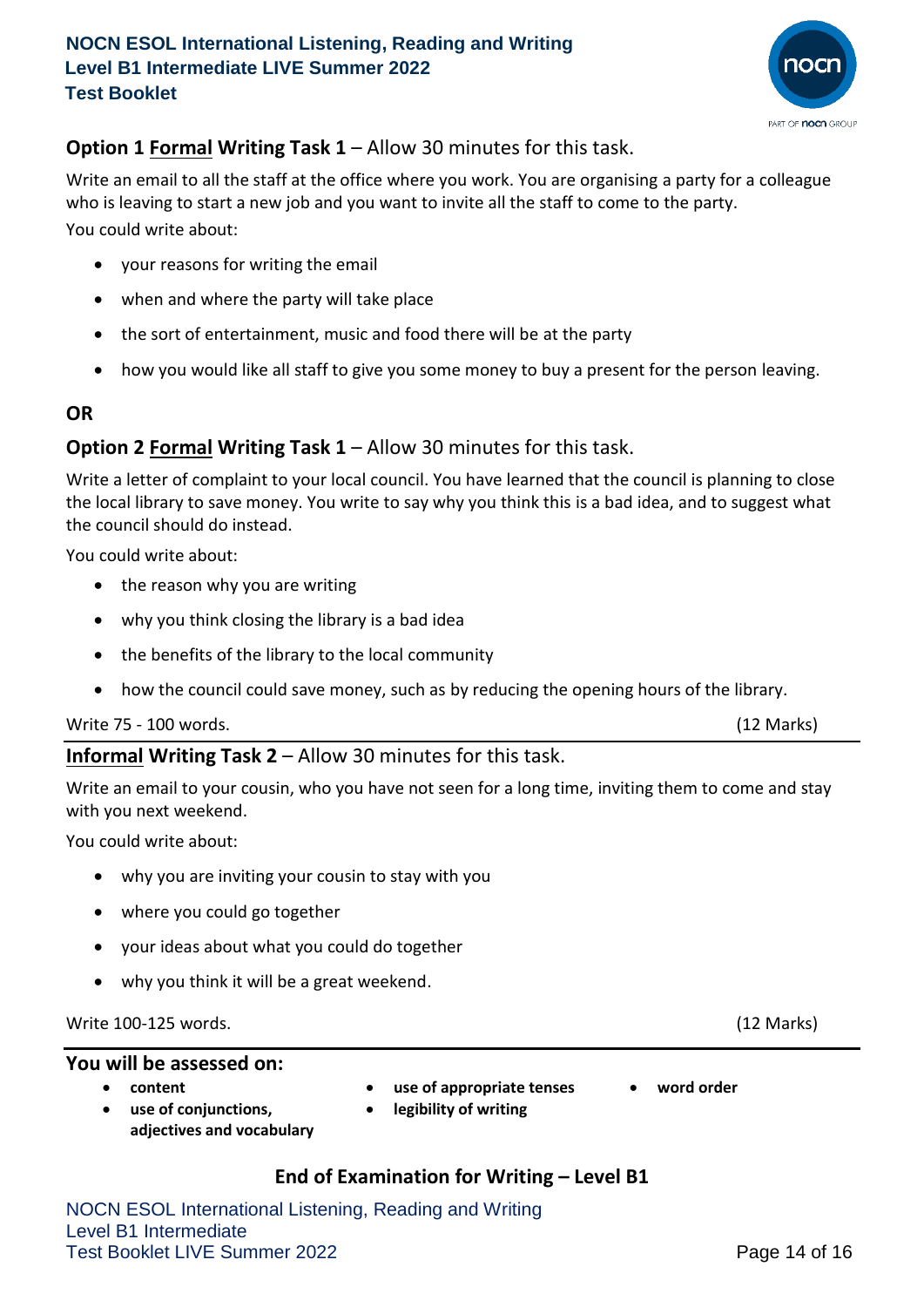

**Page left intentionally blank.**